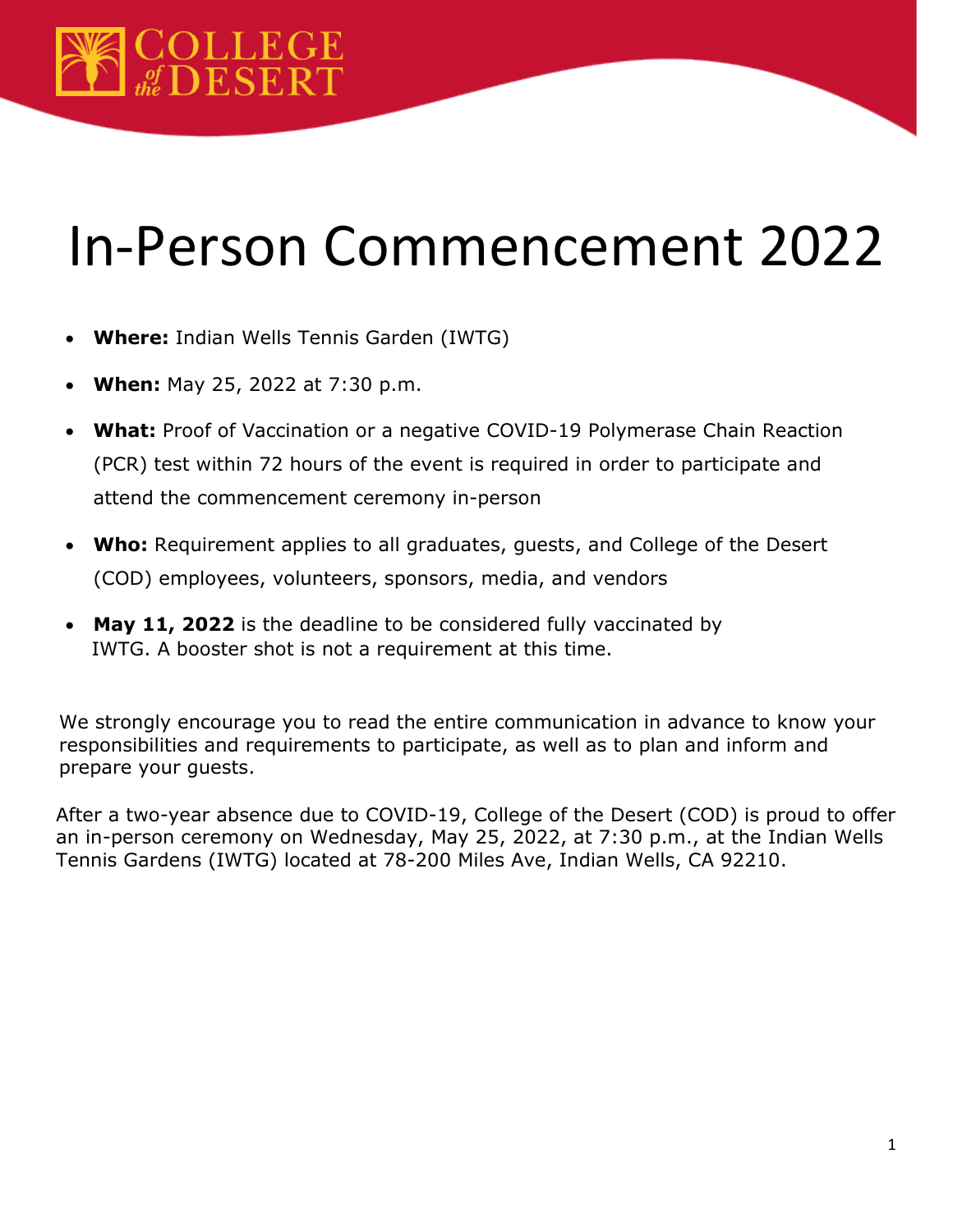# Commencement Ceremony 2022

### **Health and Safety Protocols**

To enter the IWTG all attendees will be required to show valid proof of full vaccination against COVID-19 or a negative COVID-19 PCR test within 72 hours of the event. No exceptions to the vaccination or negative COVID-19 test policy will be allowed to keep all patrons on-site as safe as possible. According to this policy, all graduates, guests, COD employees, volunteers,

sponsors, media, and vendors will be fully vaccinated or provide a negative COVID-19 PCR test.

#### **What does it mean to be fully vaccinated?**

- A person is considered "fully vaccinated" when 14 days or two weeks have passed since they completed a COVID-19 vaccine series (for example, one (1) dose of the Johnson & Johnson's Janssen vaccine or two (2) doses within no more than 12 weeks of the Moderna or Pfizer vaccine).
- May 11, 2022 was the deadline to be considered fully vaccinated by IWTG. A booster shot is not a requirement at this time.

#### **Are exemptions permitted?**

- There are no exemptions to the IWTG Vaccination Requirement and the policies apply to all attendees. Anyone not meeting the vaccine requirement or proof of a negative COVID-19 PCR test within 72 hours will not be permitted entry into IWTG.
- While COD grants religious, personal, or medical exemptions, these individuals and exemptions are not authorized or accepted by IWTG.
- Individuals recently infected with COVID-19 are also not allowed an exemption.

#### **Are COVID-19 negative tests permitted?**

Yes, proof of a negative COVID-19 PCR test will be permitted and must have been taken within 72 hours of the event. A valid photo ID matching the test must be provided.

#### **What happens if I have only had one shot of the Moderna or Pfizer vaccine?**

All graduates and guests must be fully vaccinated (meaning that two weeks have passed since completing a COVID-19 vaccine series). If you have not completed the vaccination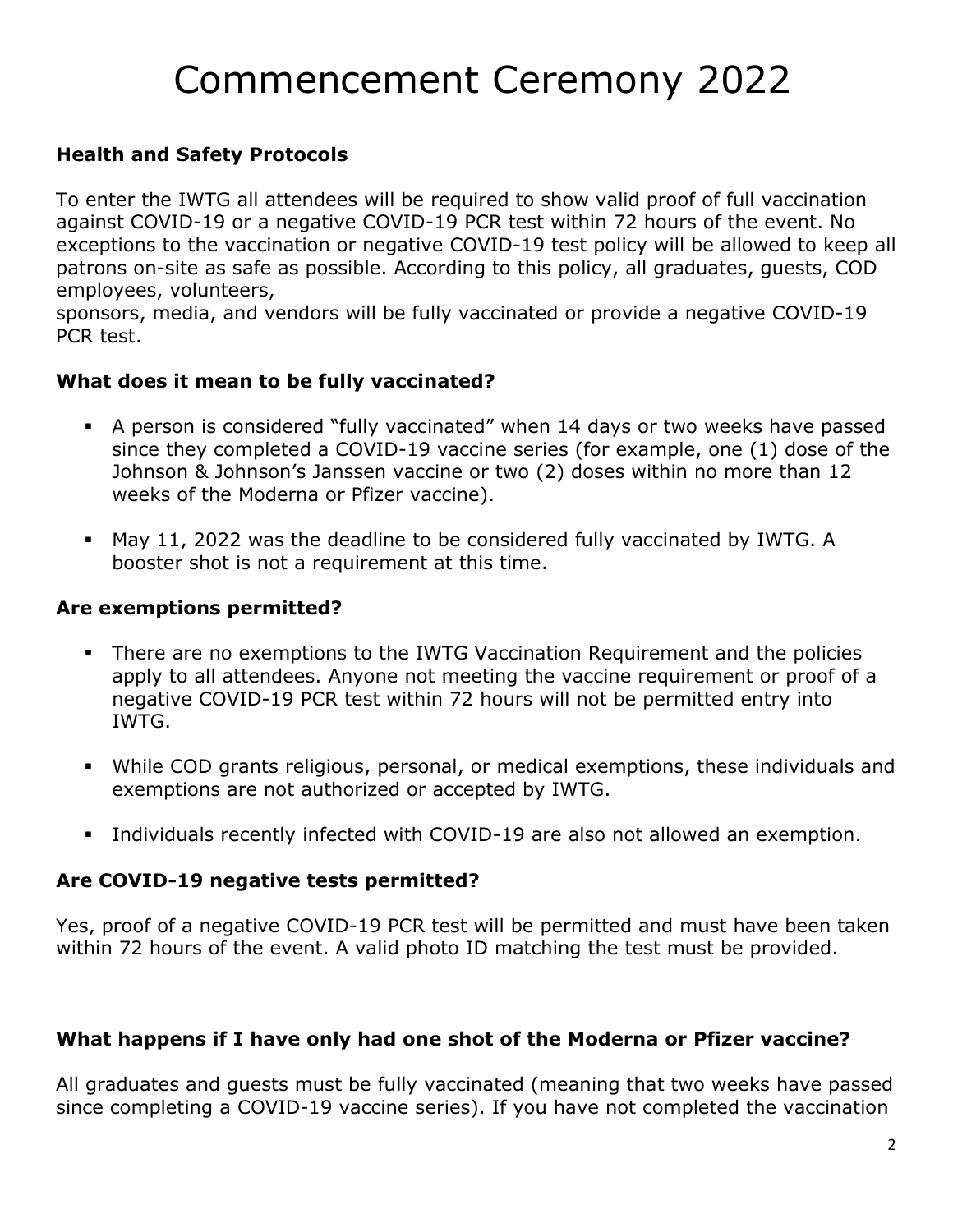series and obtained your Digital Vaccine Card, you have the option to present a negative COVID-19 PCR test within 72 hours of the event. Attendees who are unable to provide this information will not be permitted entry to the IWTG.

#### **What happens if it has been less than 14 days since my last vaccination shot?**

All attendees must be fully vaccinated, which the CDC defines as 14 days after your last shot. If you have received all required vaccine shots, but 14 days have not passed since your last shot, and you do not have a negative PCR COVID-19 test within 72 hours of the event, you will not be permitted entry into IWTG.

#### **What happens if I received my vaccination outside of the United States?**

If you received your vaccination outside of the United States, you will still need to show valid proof of full vaccination.

#### **How do I show proof of vaccination?**

You may obtain your Digital Vaccine Card via the CLEAR app to complete the vaccination entry requirements. Create a digital vaccine card with CLEAR [\(https://www.clearme.com/vaccine-validation\)](https://www.clearme.com/vaccine-validation).

- Vaccination cards will be accepted for those who cannot download and complete the CLEAR app instructions.
- During Grad Fest, students will receive assistance to complete their vaccination entry requirements. COD will provide Spanish speakers at each IWTG entrance for those with an actual vaccination card who may require language assistance on the day of the event.

#### **Do I need to carry my vaccination card with me?**

No, you do not need to carry your vaccination card with you. Your Digital Vaccine Card located on your smartphone along with a valid photo ID are what you need to show proof of vaccination to enter the IWTG.

#### **What are the requirements for Minors?**

All minors are required to show valid proof of full vaccination against COVID-19 or a negative COVID-19 PCR test within 72 hours of the event along with valid photo ID matching the name on your test to enter IWTG. You can download the instructions to add a minor to the CLEAR Digital Vaccine Card.

 The information includes applies to all individuals 17 years of age and under, including those who are international residents. Minors must also present valid photo ID with matching name. A birth certificate, passport, or school ID card will be accepted.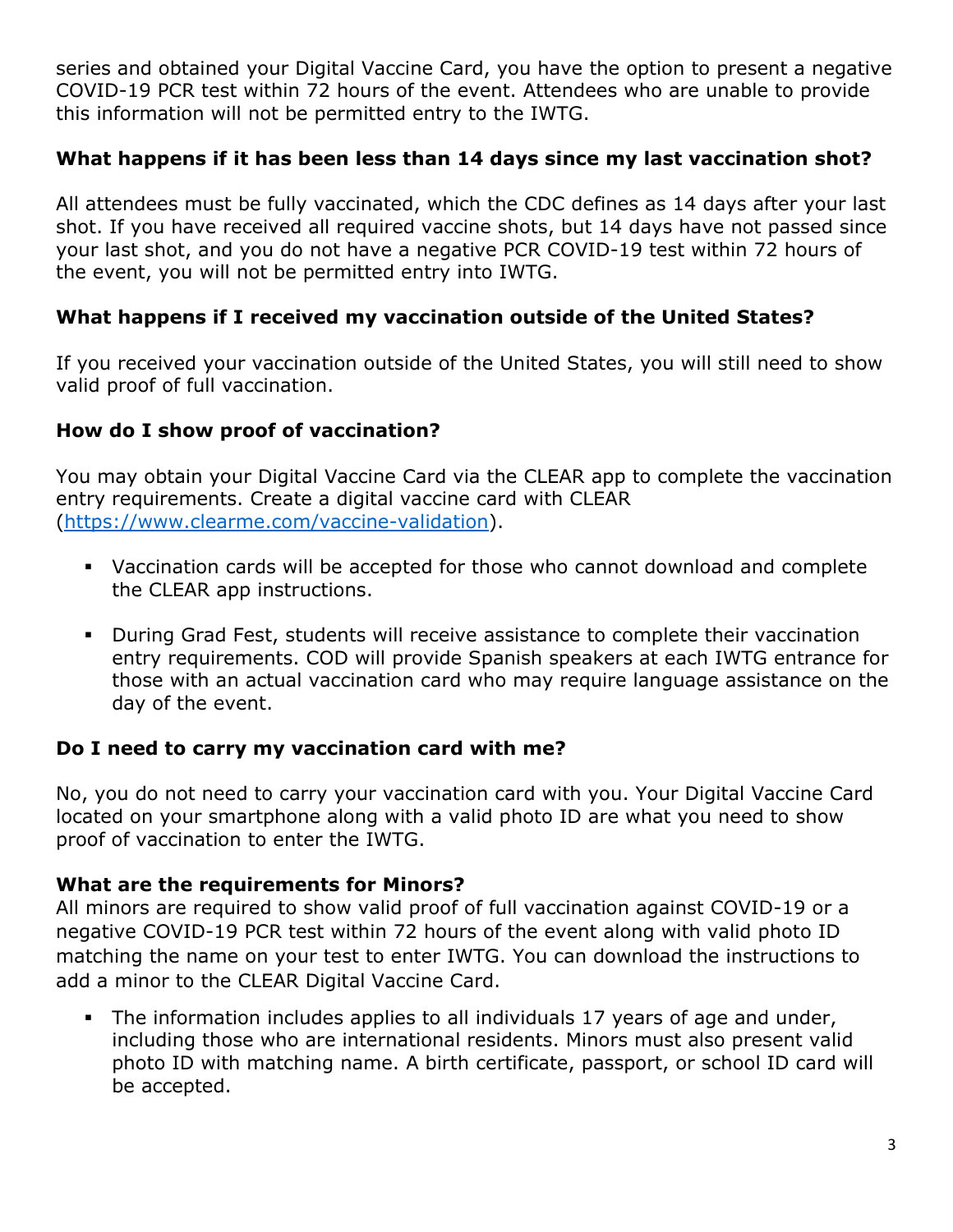#### **What are the alternatives to participating if my guests or I do not meet the entry requirements?**

If attendees are unable to meet IWTG's entry requirements, they may attend this year's Commencement ceremony virtually through YouTube on the day of the event. The video will be posted online after the event.

### **Frequently Asked Questions**

Entrance and vaccine requirements are available as part of the frequently asked questions of the Indian Wells Tennis Garden.

*Information is subject to change, and graduates will be notified via their COD student email address of any potential change. Updates will also be posted to the [COD](https://www.collegeofthedesert.edu/students/admissions/graduation.php)  [Graduation Website.](https://www.collegeofthedesert.edu/students/admissions/graduation.php)* 

# **Proof of Vaccination**

In order to enter the facility, you must show a valid proof of full vaccination or a negative PCR test result within 72 hours of the event on your mobile phone and present your Digital Vaccine Card by CLEAR.

The CLEAR app is available in the App Store and Google Play Store, and you will need to enroll in a free CLEAR account to upload your proof of vaccination. These initial steps only need to be taken once.

- Download the free CLEAR app and tap on the Digital Vaccine Card tile.
- Enroll for free by uploading a government-issued ID and snapping a quick selfie to confirm you are you.
- Search for your vaccine provider from our list and link your account by logging into your patient portal through the CLEAR app. You can also upload a photo of your CDC Vaccination Card.
- Once linked or uploaded, you can create a secure Digital Vaccine Card.
- On the day of commencement, Spanish speakers will be available at each IWTG entrance for those with a vaccination card.

#### **Cap & Gown Information**

**Thursday, May 5 -** Register to participate in the Commencement Ceremony at Indian Wells Tennis Garden when you pick up your cap and gown at Grad Fest. This event will take place at COD Palm Desert campus in the gymnasium.

**5 guest tickets** for every graduate for the Commencement Ceremony at Indian Wells Tennis Garden. Graduates do not require a ticket for entry.

**Friday, May 20 –** Registration deadline. You must register at the Bookstore by the deadline to participate in the ceremony.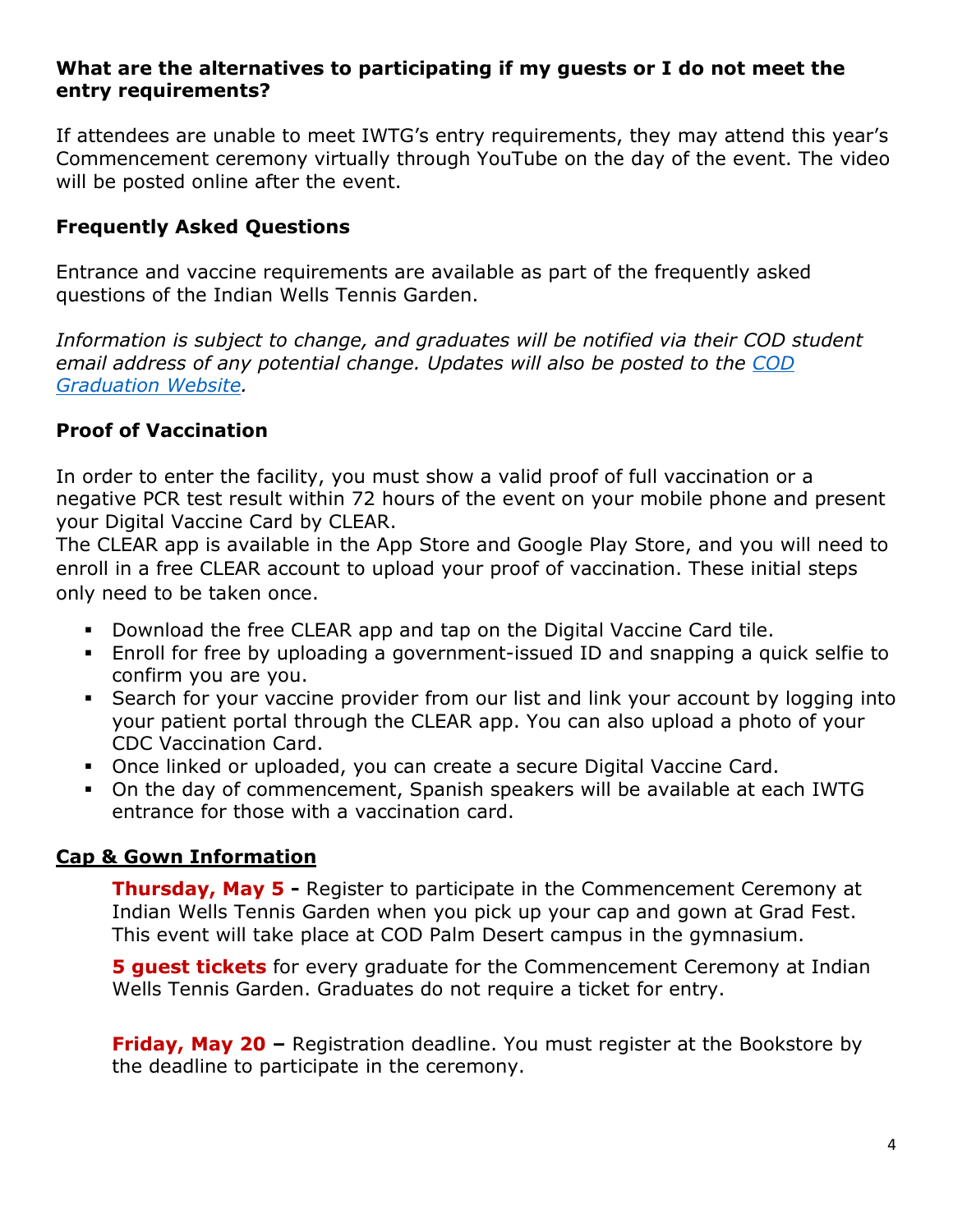If you borrow a former student's cap and gown, you still need to register at the COD bookstore to participate in Commencement. Purchase a tassel (\$6.50) for current year.

### **Contact the COD Bookstore at 760.773.2564 with any questions.**

#### **Gowns**

- 1. Do not decorate your gown.
- 2. Only Honor Cord, Veteran Cord, COD stole, PTK stole and Transfer Medallion may be worn with the gown during the commencement ceremony.
- 3. No leis or other accessories are permitted.
- 4. You will not be permitted to participate in commencement in a gown that has been altered.

#### **Extra Tickets for Indian Wells Tennis Garden**

Extra tickets are available to those students who signed up on the waitlist. Please pick up your tickets at the Admissions & Records department at the Palm Desert campus.

#### **Caps**

This is a celebration of your accomplishments, but it is also a formal occasion. Some students wish to decorate their caps. This is permitted, but please be tactful. No three-dimensional decorations. Refer to the Cap Decorating Guidelines page included in the Graduation Packet.

#### **Transfer Medallions**

Students must attend the Transfer Recognition Ceremony on May 17<sup>th</sup> to receive the Transfer Medallion to be worn in the Commencement Ceremony. For more information, please call (760) 862-1351.

#### **Graduation Honors**

Honors for Commencement are based on a cumulative College of the Desert grade point average. Emails will be sent to qualifying graduates by April 30th. If you believe you qualify for honors, but did not receive an email, you must contact Admissions and Records no later than Thursday, May 12. You can email also at [enrolls@collegeofthedesert.edu.](mailto:enrolls@collegeofthedesert.edu) Honor cords are distributed during the check-in process for the Commencement Ceremony.

#### **Photographs**

A professional photographer, Grad Images, will take pictures of individual graduates as they approach the stage and next to the COD Superintendent/President. The Photographer will email you directly the proofs and order information.

#### **At Home Preparation**

Try on the cap and gown immediately after you pick it up. Return to the Bookstore if anything is wrong. You may want to press/steam or hang your gown. Tassel hangs on the right. You may need bobby pins to secure the cap. If you purchased a stole, you are encouraged to secure it to your gown with safety pins. You may want to take pictures before the ceremony.

#### **Reasonable Accommodations**

Seating for guests is stadium seating. Other accommodations for this event are available for people with disabilities. Please contact the Disabled Students Programs and Services Office at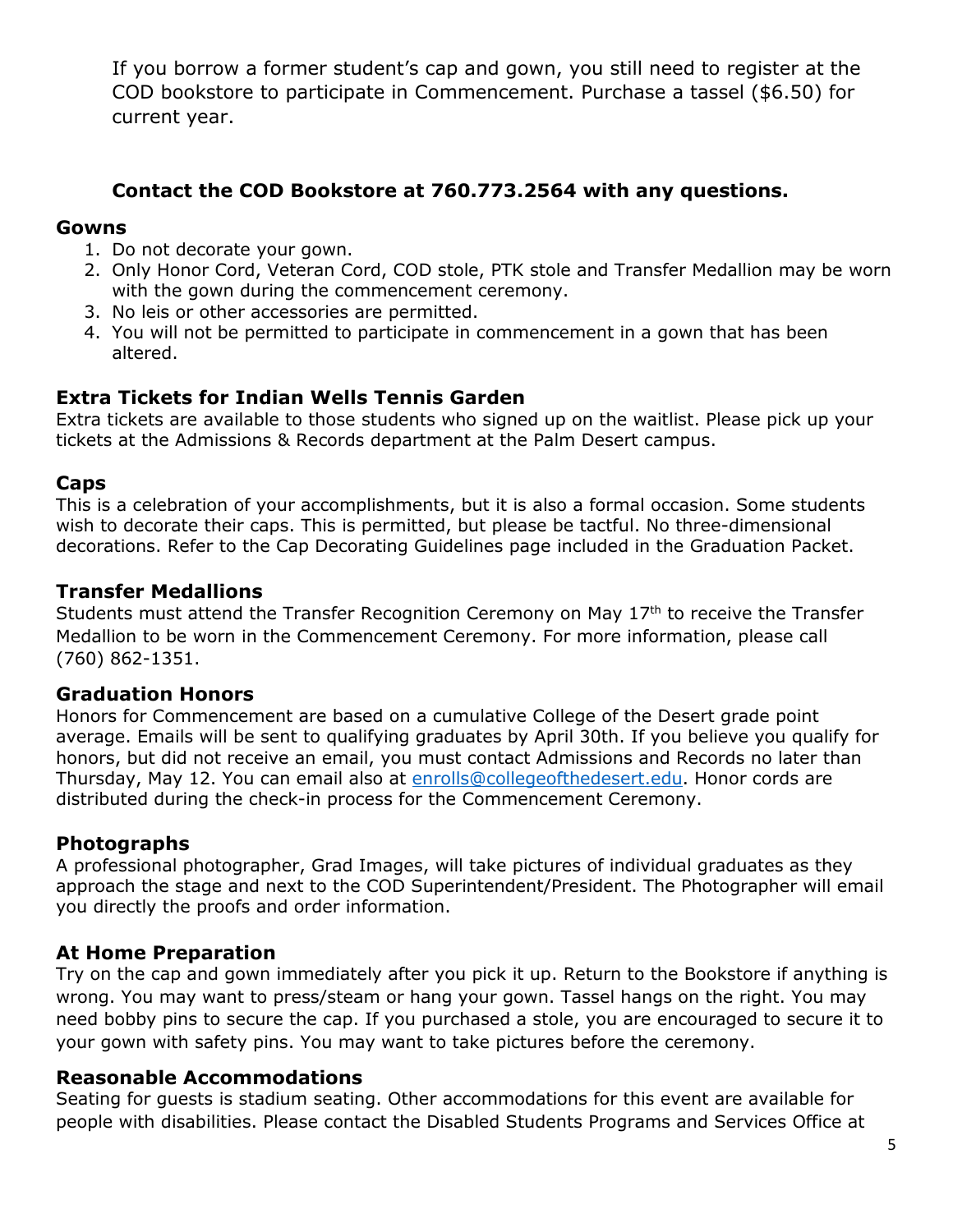(760) 773-2534 or [dspsinfo@collegeofthedesert.edu.](mailto:dspsinfo@collegeofthedesert.edu) Early requests will help us meet your access needs. Guests will need to abide by health and safety protocols of Indian Wells Tennis Garden.

# Graduation Cap Decorating Guidelines

Commencement is a time for everyone to honor your achievements. You are invited to decorate your graduation cap to enhance this festive milestone in your life. Please take into consideration the following rules when decorating your cap.

# **Appropriate Decoration**

Example of appropriate decoration on your graduation cap include, but are not limited to:

- Expressing appreciation to: parents, grandparents, guardians, faculty, counselors and staff members
- Recognizing the university you will be attending
- Recognizing COD and/or your major

# **Inappropriate Decoration**

Examples of inappropriate embellishment include, but are not limited to:

- Vulgar language, inappropriate verbiage or photos/graphic images
- Reference to any drugs or alcohol
- Decoration, including 3D, that obstruct the view of people seated behind the graduate
- Caps with balloons, silly string, or other items that could pose a safety hazard
- Caps that make noise. No bells, horns, or any items that make noise
- Political statements

Elements used in the design must lay as flat as possible on the mortar board. Administration will reserve the right to disallow any decorated graduation cap that is not considered appropriate for commencement ceremony.

# Guest Information

#### **Tickets**

Tickets are required for each guest to enter the stadium. Graduates do not need a ticket.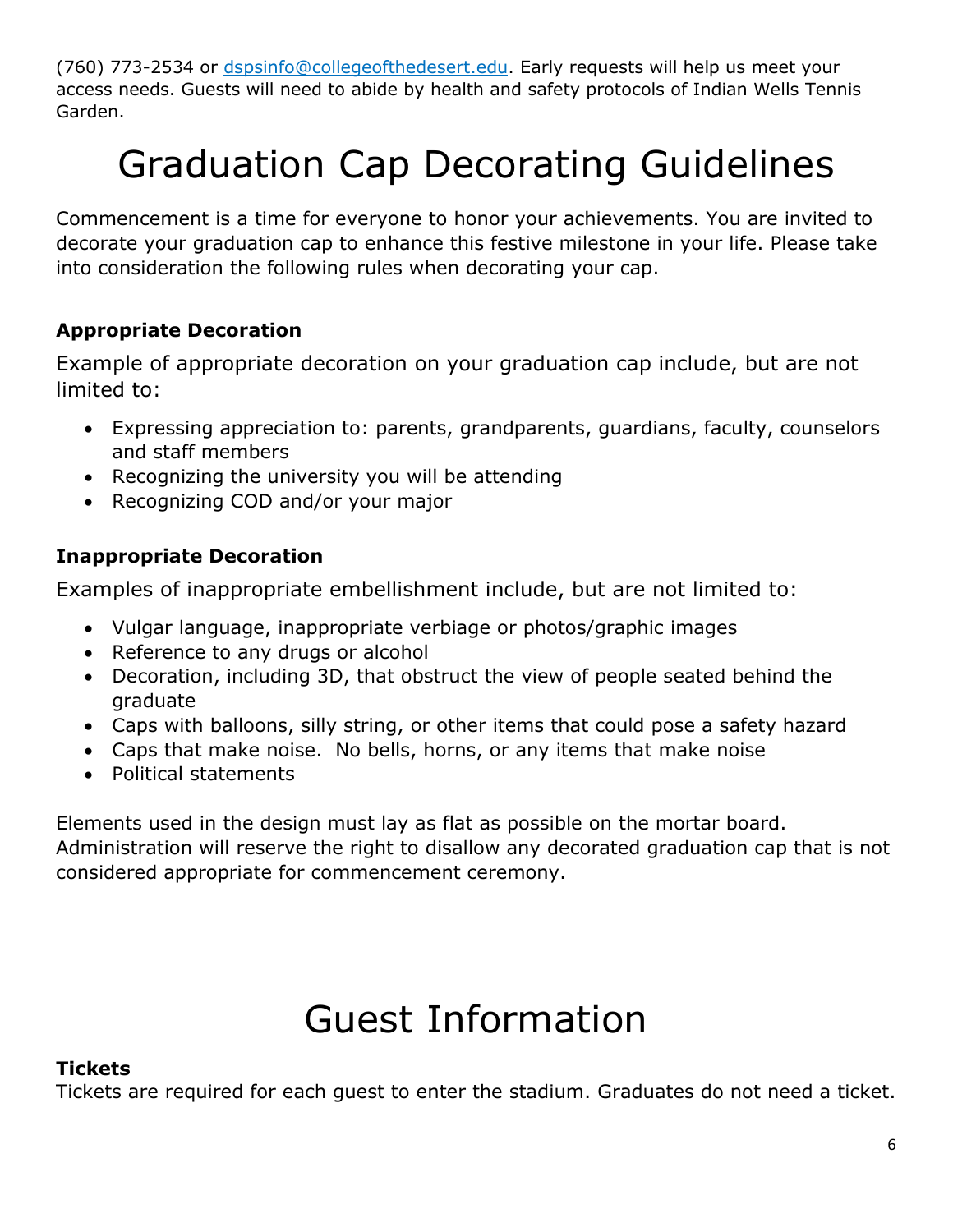Ticket holder voluntarily ASSUMES ALL RISKS and DANGERS incidental to being at IWTG as a participant or spectator at the 2022 commencement ceremony. Neither the owner or operator of IWTG, nor any of their respective members, agents, affiliates or representatives, is responsible or liable for any injury, loss, or damage occurring out of or incidental to the 2022 commencement ceremony or ticket holder's presence at IWTG and any adjacent properties used for the event.

# **Indian Wells Tennis Garden Rules**

- No wrapped gifts or gift bags
- No balloons, confetti, flower vases, noisemakers or banners allowed
- No strollers or baby carriers allowed
- No outside food or drink
- Empty standard (16.9 oz.) water bottle allowed
- All bags will be checked at the entrance
- No alcohol
- No smoking
- No pets (only service animals or service animals in training)

# **Parking (There will be no charge for parking)**

Follow the parking attendant's signals. Guest and disability parking are first-come, firstserved.

### **Balloons / Flowers / Gifts**

Balloons are not allowed in the stadium. Guests should not present any gifts, flowers or leis prior to the ceremony. Graduates will not be permitted to carry anything during the Ceremony.

#### **Seating**

Guest seating is first-come, first-served.

#### **Recessional**

Please do not linger at the exit. Plan, in advance, to meet your friends and family outside the stadium after the ceremony. Congestion caused by the excitement of congratulating graduates is a safety hazard.

#### **Reasonable Accommodations**

Seating for guests is stadium seating. Other accommodations for this event are available for people with disabilities. Please contact the Disabled Students Programs and Services Office at (760) 773-2534 or [dspsinfo@collegeofthedesert.edu.](mailto:dspsinfo@collegeofthedesert.edu)

# **Children as Guests**

Children who meet the venue's vaccination or negative PCR test result within 72 hours of the event are welcome to attend the Commencement Ceremony.

# Day of Commencement